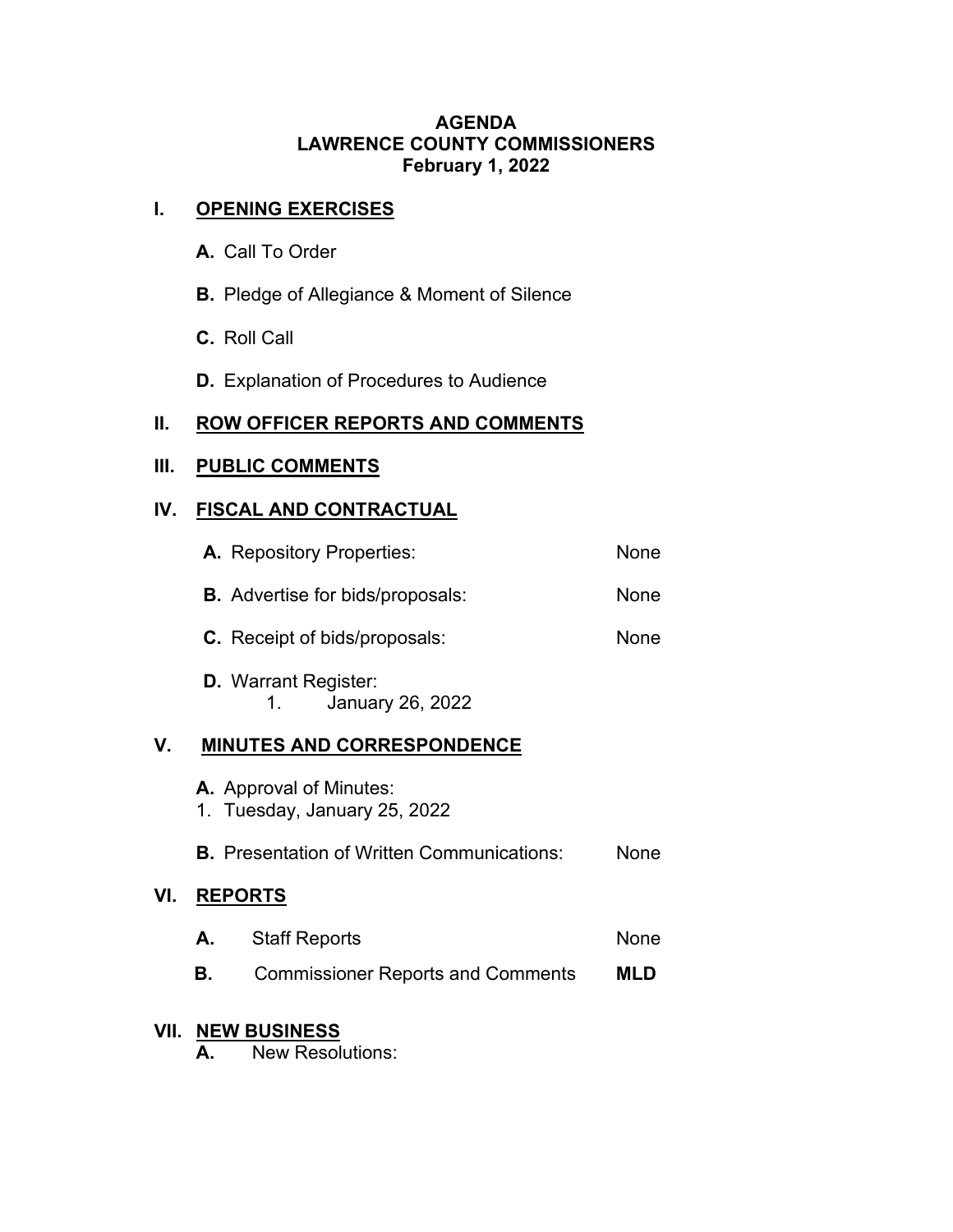# 1. *Commissioners*

Resolution for discussion and possible approval to enter into a contract with Carolyn Flannery.

## 2. *Commissioners*

Resolution for discussion and possible approval to accept Jeff Parish's retirement and appoint Chad Strobel as the Interim Public Safety Director.

## 3. *Commissioners*

Resolution for discussion and possible approval to execute the term sheet with Wish Development for DJ Russo's office location.

## 4. *Assessor*

Resolution for discussion and possible approval to appoint John McConahy (Mahoning Twp.) to the Board of Assessment Appeals.

## 5. *Planning*

Resolution for discussion and possible approval to submit a FFY 2019 Revision Request #1 to DCED.

## 6. *Planning*

Resolution for discussion and possible approval to submit a FFY 2020 Revision Request #1 to DCED.

## 7. *Public Safety*

Resolution for discussion and possible approval to adopt the Lawrence County Emergency Management Agency Emergency Operations Plan for Nuclear Power Plant Incidents.

### 8. *Budget Amendment (MHDS)*

Resolution for discussion and possible approval to amend the FY 2022 Budget.

## 9. *Transfers (Administrative)*

- **a.** Voter Services from Materials/Supplies to Subscription for \$32.00
- **B.** Resolutions on the table: None
- **C.** Resolutions to be taken off the table: None